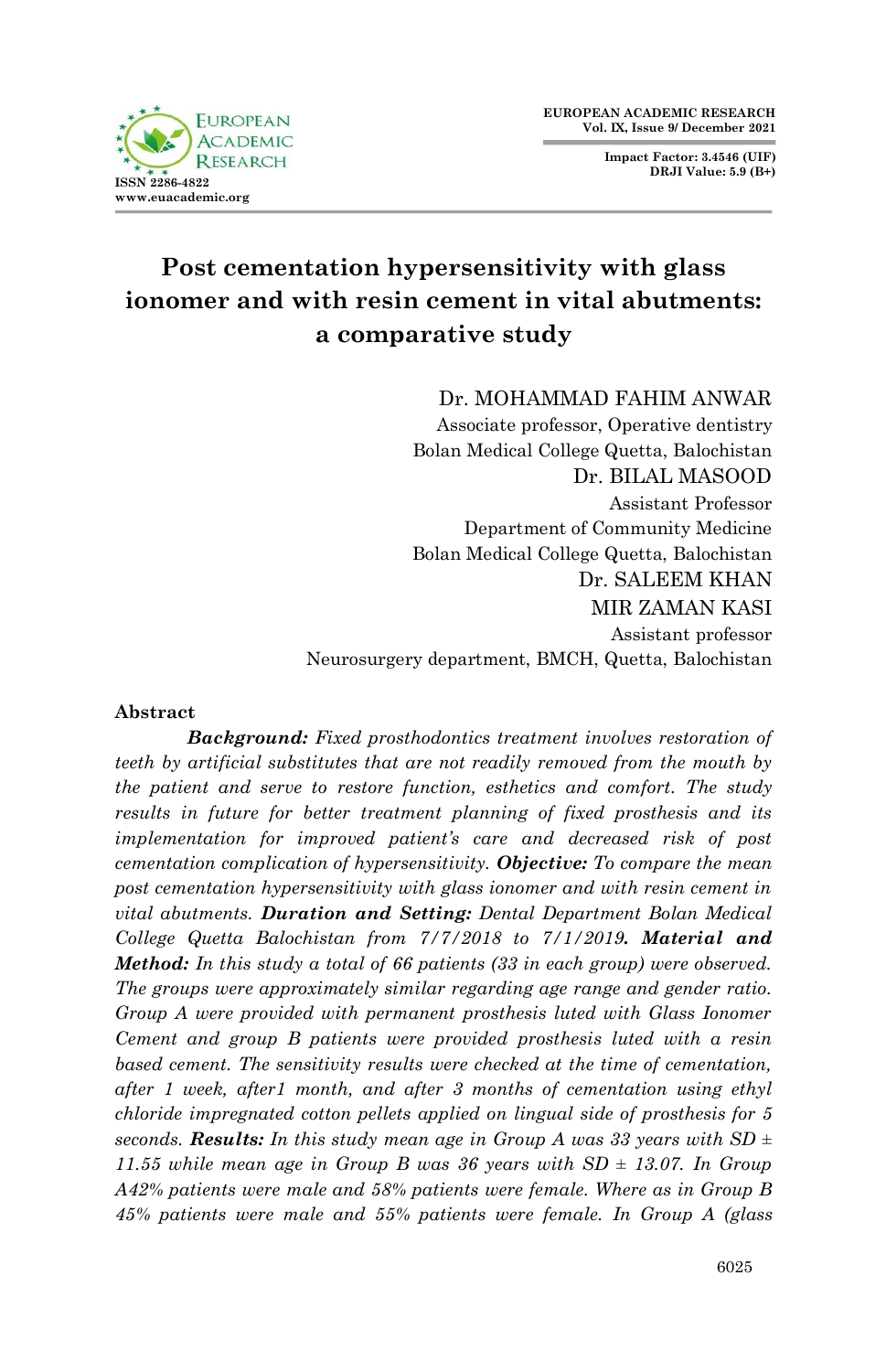*ionomer)* mean post cementation hypersensitivity score was 1.01 with SD  $\pm$ *0.38 while in Group B (resin cement) mean post cementation hypersensitivity score was 0.75 with SD*  $\pm$  *0.88. Conclusion: This study concludes that there was no difference between glass ionomer versus resin cement in vital abutments in term of post cementation hypersensitivity.*

**Keywords:** mean post cementation hypersensitivity, glass ionomer, resin cement, vital abutments.

# **INTRODUCTION:**

Treatment involves restoration of teeth by artificial substitutes that are not readily removed from the mouth by the patient and serve to restore function, esthetics and comfort.<sup>1</sup> Amongst the other available treatment options, metal ceramic fixed partial dentures are most commonly used treatment option for replacement of missing teeth 2,3 ,which frequently involves preparation of vital abutments to support the retainers.<sup>3</sup>

Post cementation sensitivity is an unwanted and complicated consequence of a newly cemented fixed partial denture. It is characterized by a short, sharp pain when a thermal stimulus is introduced to the abutment following cementation of the prosthesis4, which cannot be ascribed to any other dental defect or pathology.<sup>5</sup> According to survey by Rosenstiel and Rashid, the incidence of post cementation hypersensitivity is about 10%.<sup>1</sup>

This complication occurs because clinicians face the task of preparing teeth for restorations without knowing the proximity of the pulp to the prepared surface. It is particularly troublesome when preparing teeth for complete crowns such as metal ceramic or all ceramic.<sup>6</sup> Pulpal damage during and after preparation depends on various factors such as heat generated by bur, amount of remaining dentin, dentin permeability, procedures used in construction of provisional crowns, and cements used for final cementation.5 Selection of luting cement for cementation of prosthesis is critical because it has an important role in controlling post cementation sensitivity.2 Luting means to fill the joint or to fill the pores or irregularities which are present on the prepared tooth and on the fitting surface of the prosthesis.7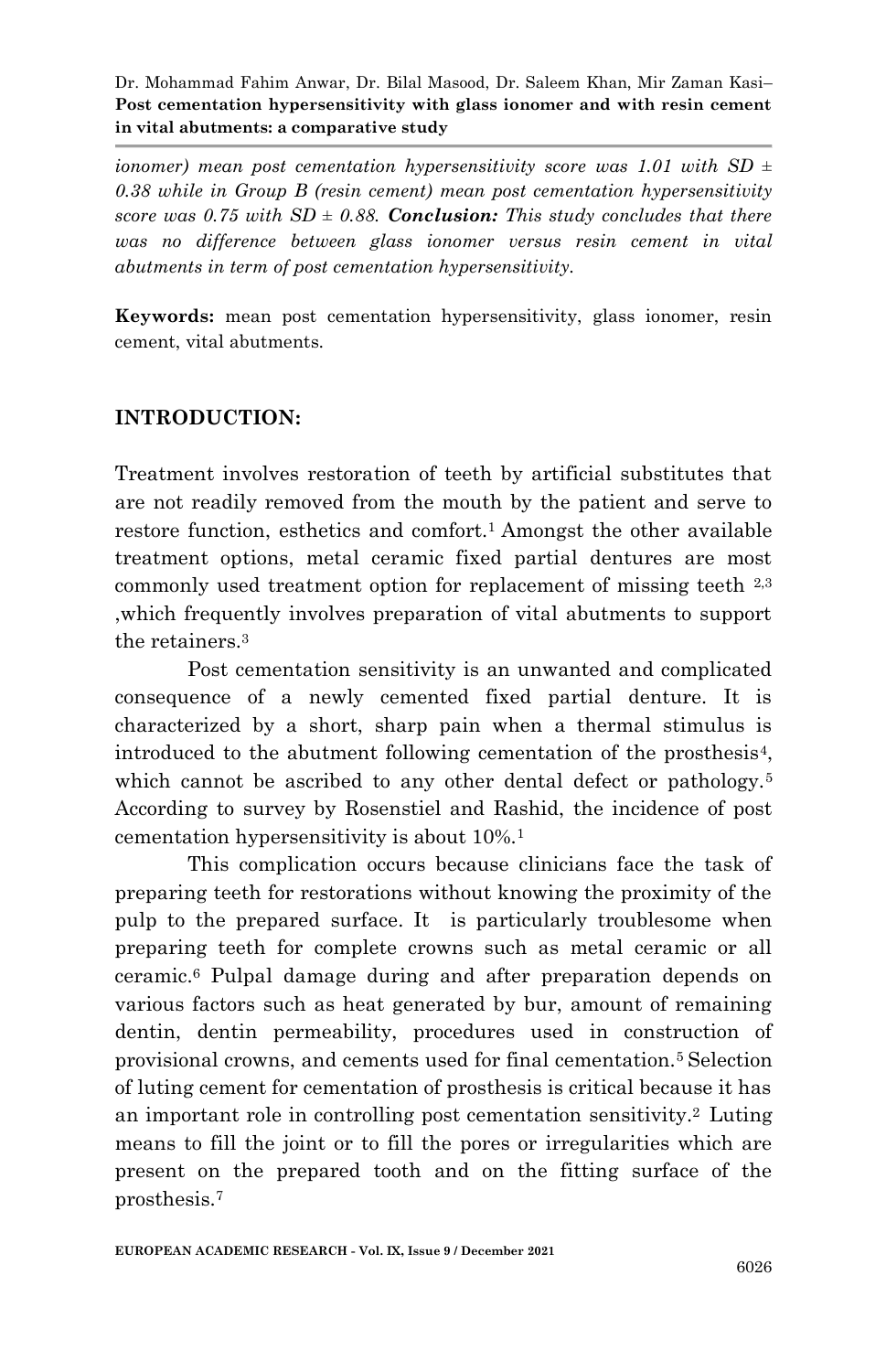Glass ionomer luting cement is one of the most commonly used luting agent for permanent cementation of fixed prosthesis 2,3 ,because of its introduction in dentistry in 1970s.<sup>4</sup> it has low initial setting PH which has been implicated as a major cause of post cementation sensitivity in vital abutments. Resin based luting cements exhibit lower solubility and higher PH as compared to glass ionomer cement. However they have also been reported to cause post operative sensitivity because of marginal defect and gaps caused by polymerization shrinkage  $2,3$ . According to one study in which glass ionomer was used for group A and resin cement was used for group B when tested 7 days after post cementation with a significance level of 0.05, higher postoperative sensitivity was seen with glass ionomer cement when compared to resin cement.<sup>3</sup>

Since resin based cements are introduced recently no comprehensive studies exist that compare post cementation sensitivity of the two luting cements. So usually in most of the setups and in our setup glass ionomer cement is used for cementation of prosthesis in vital abutments, because it is consider as superior most in producing less post cementation hypersensitivity.

# **METHODOLOGY:**

Total 66 patients were selected who fulfills the inclusion criteria from outpatient department of BMC, Quetta after approval from the ethical clearance committee of the institute. The patient was underwent history and complete examination along with perapical radiographs to assess the pulpal health, root structure and periodontal status of the abutment teeth. Generalized sensitivity, marked attrision and in cases where desentizing agents are applied had excluded in order to reduce bias and confounders. All the risks and potential benefits had explained to patients who will be willing to participate in the study and care had taken not to harm any patient. Before starting any procedure verbal and written informed consent was taken*.* Care had taken for the comfort of the patient during the procedure, and patient was allowed to rest. If principle operator is male female patient were checked in the presence of chaperone.

The principle operators were prosthodontists and post graduate residents of year 2 and 3. General guidelines regarding tooth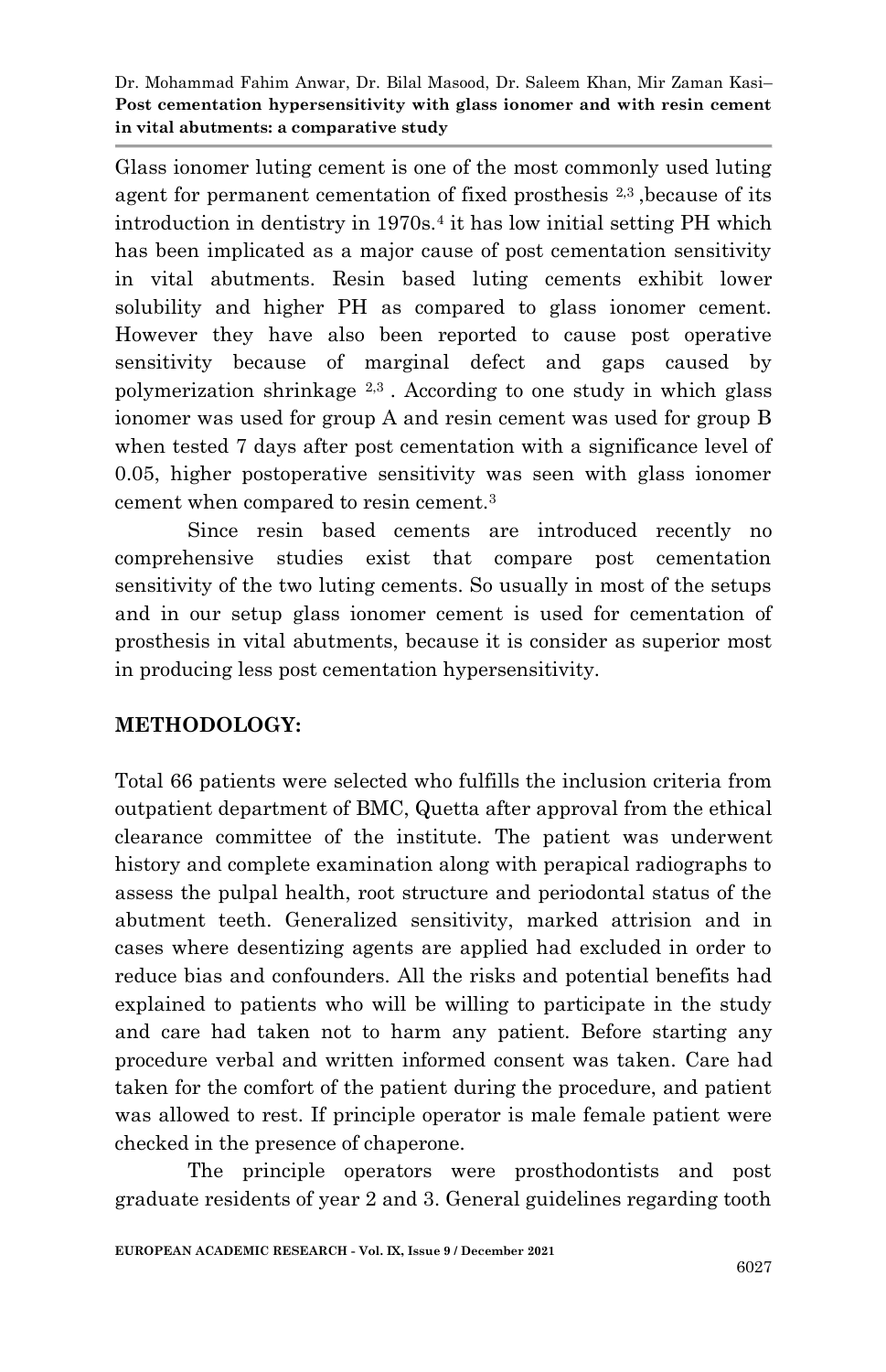preparation were agreed upon to ensure the proper tooth reduction for metal ceramic restorations that is occlusal reduction of 1.5-2.0 mm, circumferential reduction around 1.5 mm and planning supragingival margin, shouder margin on the buccal side and chamfer margin on lingual side. All teeth were prepared using a high speed handpiece (NSK Panamex) with 380,000-450,000 rpm, diamond burs (Shofu Japan), and air water coolant spray to avoid over heating and damage to pulp. Impression was recorded using silicone putty (hydroxtreme, swisstec) and prepared abutment teeth had protected by metal temporary crowns (PD Switzerland) for 15 days. The temporary crown was luted in place using non-eugenol containing temporary cement (proviscell, septodont).

The abutments for metal ceramic fixed partial denture were given only metal coverage to lingual aspect so that cold sensitivity test using ethylchloride impregnated cottotn pallets could be easily performed. After 15 days, at the time of cementation of permanent prosthesis, patients were divided randomly in two groups by lottery method. The groups were approximately similar regarding age range and gender ratio. Group A were provided with permanent prosthesis luted with Glass Ionomer Cement and group B patients were provided prosthesis luted with a resin based cement. The sensitivity results were assessed by a principal investigator using visual analog scale who were collect data on data collection proforma. The sensitivity results were checked at the time of cementation, after 1 week, after1 month, and after 3 months of cementation using ethyl chloride impregnated cotton pellets applied on lingual side of prosthesis for 5 seconds.

Data was entered and analyzed in SPSS 20.0. categorical variables like (gender) was measure in frequency and percentages, where as continuous variables like (age of the patients and post cementation hyper sensitivity score were expressed in mean and standard deviation. the comparison between 2 groups (A and B) for post cementation hyper sensitivity score was done using independent T test. P value less than and equal to 0.05 was taken as significant. Effect modifiers like age and gender were adjusted through stratification. Post stratification independent T test was applied. P value less than and equal to 0.05 was taken as significant.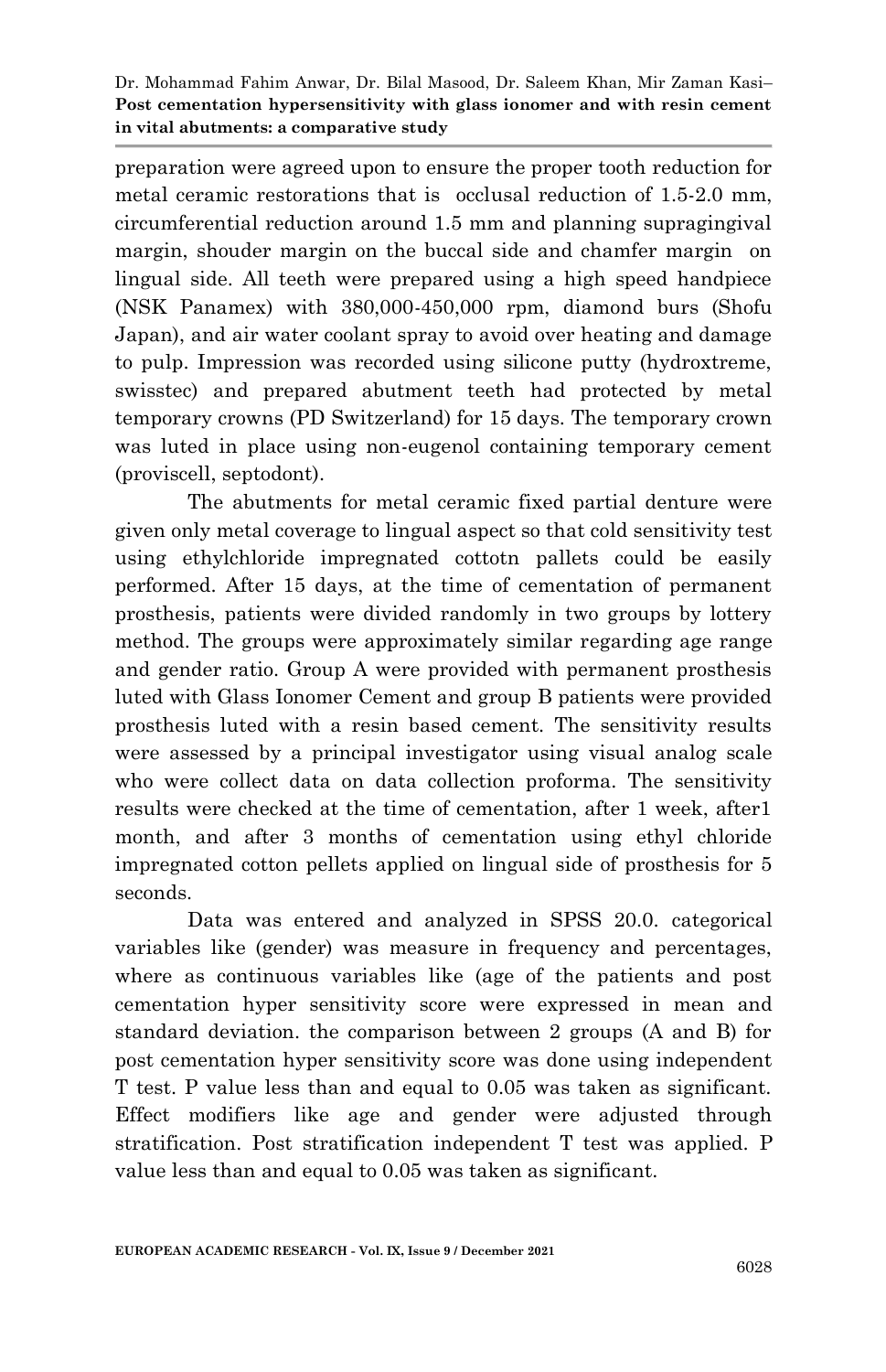### **RESULTS**

In this study age distribution among two groups was analyzed as in Group A 13(39%) patients were in age range 20-30 years, 20(62%) patients were in age range 31-40 years. Mean age was 33 years with  $SD \pm 11.55$ . Where as in Group B 12(36%) patients were in age range 20-30 years, 21(65%) patients were in age range 31-40 years. Mean age was 36 years with  $SD \pm 13.07$ . (as shown in table no 1)

Gender distribution among two groups was analyzed as in Group A 14(42%) patients were male and 19(58%) patients were female. Where as in Group B 15(45%) patients were male and 18(55%) patients were female. (as shown in table no 2)

Mean post cementation hypersensitivity among two groups was analyzed as Group A mean post cementation hypersensitivity scorewas 1.01 with  $SD \pm 0.38$ . Where as Group B mean post cementation hypersensitivity score was  $0.75$  with SD  $\pm$  0.88. (as shown in table no 3)

#### **Table No 1. Age Distribution**

| , 11 00,      |                             |                             |  |  |
|---------------|-----------------------------|-----------------------------|--|--|
| AGE           | <b>GROUP A</b>              | <b>GROUP B</b>              |  |  |
| $20-30$ years | 13(39%)                     | 12(36%)                     |  |  |
| $31-40$ years | 20(62%)                     | 21(65%)                     |  |  |
| Total         | 33(100%)                    | 33(100%)                    |  |  |
| Mean and SD   | $33 \text{ year} \pm 11.55$ | $36 \text{ year} \pm 13.07$ |  |  |

**(n=66)** 

 $\overline{a}$ 

**Group A:**GIC was cementation of prosthesis

**Group B:**Resin cement was cementation of prosthesis T Test was applied in which P value was 0.3268

## **Table No 2. Gender Distribution**

| $(n=66)$      |                |                |  |  |
|---------------|----------------|----------------|--|--|
| <b>GENDER</b> | <b>GROUP A</b> | <b>GROUP B</b> |  |  |
| Male          | 14(42%)        | 15(45%)        |  |  |
| Female        | 19(58%)        | 18(55%)        |  |  |
| Total         | 33(100%)       | 33(100%)       |  |  |

**Group A:** GIC was cementation of prosthesis

**Group B:**Resin cement was cementation of prosthesis

Chi Square test was applied in which P value was 0.8041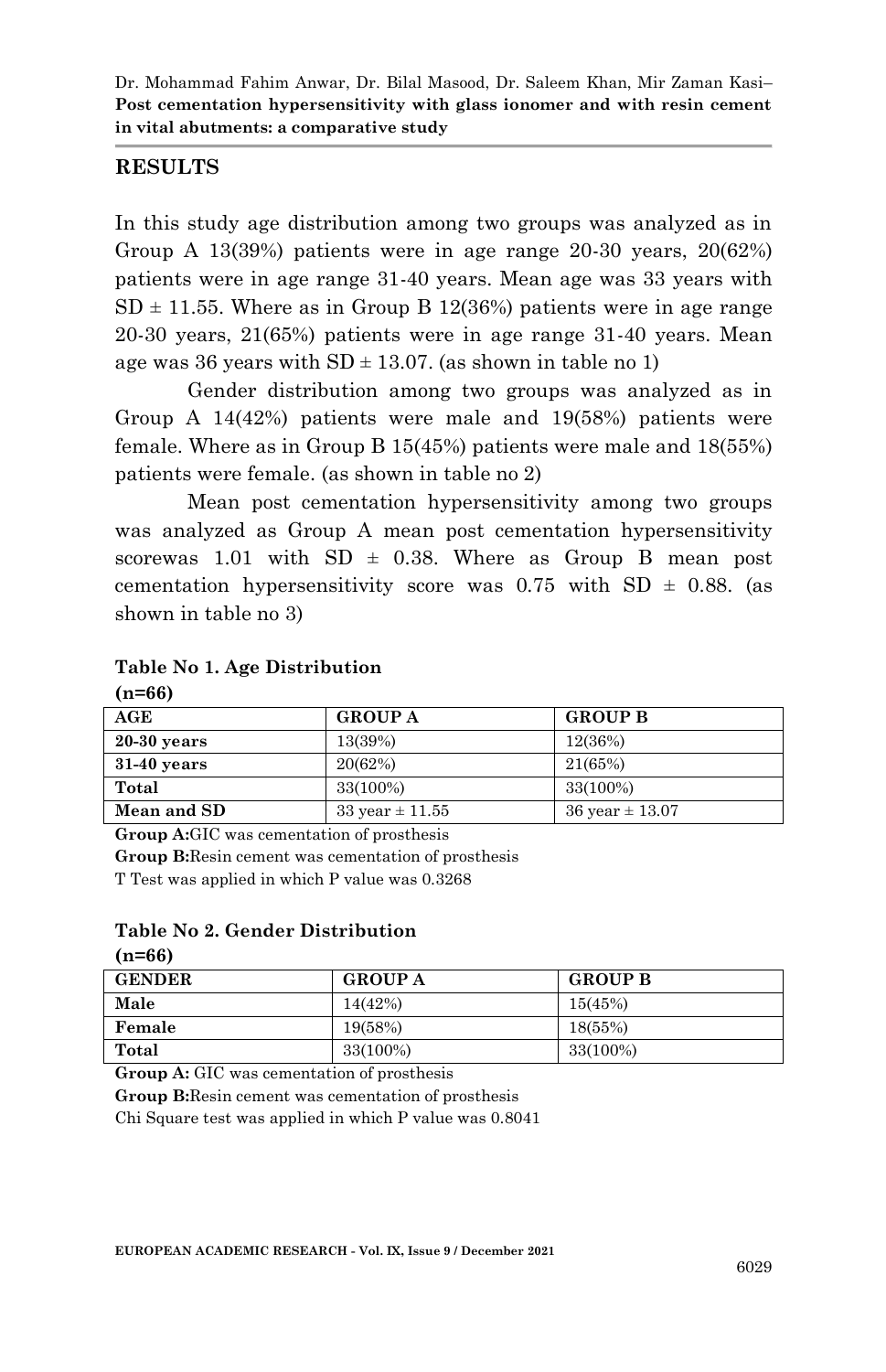| $(N=66)$                          |             |                 |                 |
|-----------------------------------|-------------|-----------------|-----------------|
| <b>MEAN</b><br><b>CEMENTATION</b> | <b>POST</b> | <b>GROUP A</b>  | <b>GROUP B</b>  |
| <b>HYPERSENSITIVITY</b>           |             |                 |                 |
| Mean and SD                       |             | $1.01 \pm 0.38$ | $0.75 \pm 0.88$ |

**Table No 3. Mean Post Cementation Hypersensitivity**

**Group A:** GIC was cementation of prosthesis

**Group B:**Resin cement was cementation of prosthesis

T Test was applied in which P value was 0.1241

## **DISCUSSION:**

The mean age in Group A was 33 years with  $SD \pm 11.55$ . While mean age in Group B was 36 years with SD  $\pm$  13.07. In Group A 42% patients were male and 58% patients were female. Where as in Group B 45% patients were male and 55% patients were female. In Group A (glass ionomer) mean post cementation hypersensitivity score was 1.01 with  $SD \pm 0.38$ . While in Group B (resin cement) mean post cementation hypersensitivity score was  $0.75$  with  $SD \pm 0.88$ .

Similar findings were observed in another study conducted by Shetty RM et al<sup>3</sup> in which mean post cementation hypersensitivity in GIC cementation of prosthesis was  $1.04 \pm 0.73$ . while mean post cementation hypersensitivity in Resin cement cementation of prosthesis was 0.52± 0.77.

Glass ionomer luting cement is one of the most commonly used luting agent for permanent cementation of fixed prosthesis <sup>2,3</sup> ,because of its introduction in dentistry in 1970s.<sup>4</sup> it has low initial setting PH which has been implicated as a major cause of post cementation sensitivity in vital abutments. Resin based luting cements exhibit lower solubility and higher PH as compared to glass ionomer cement. However they have also been reported to cause post operative sensitivity because of marginal defect and gaps caused by polymerization shrinkage  $2,3$ . According to one study in which glass ionomer was used for group A and resin cement was used for group B when tested 7 days after post cementation with a significance level of 0.05, higher postoperative sensitivity was seen with glass ionomer cement when compared to resin cement.<sup>3</sup>

Rosenstiel et al<sup>8</sup> in his study, showed that the incidence of this postoperative complication is usually underestimated by most dentists. The factors considered very important' in reducing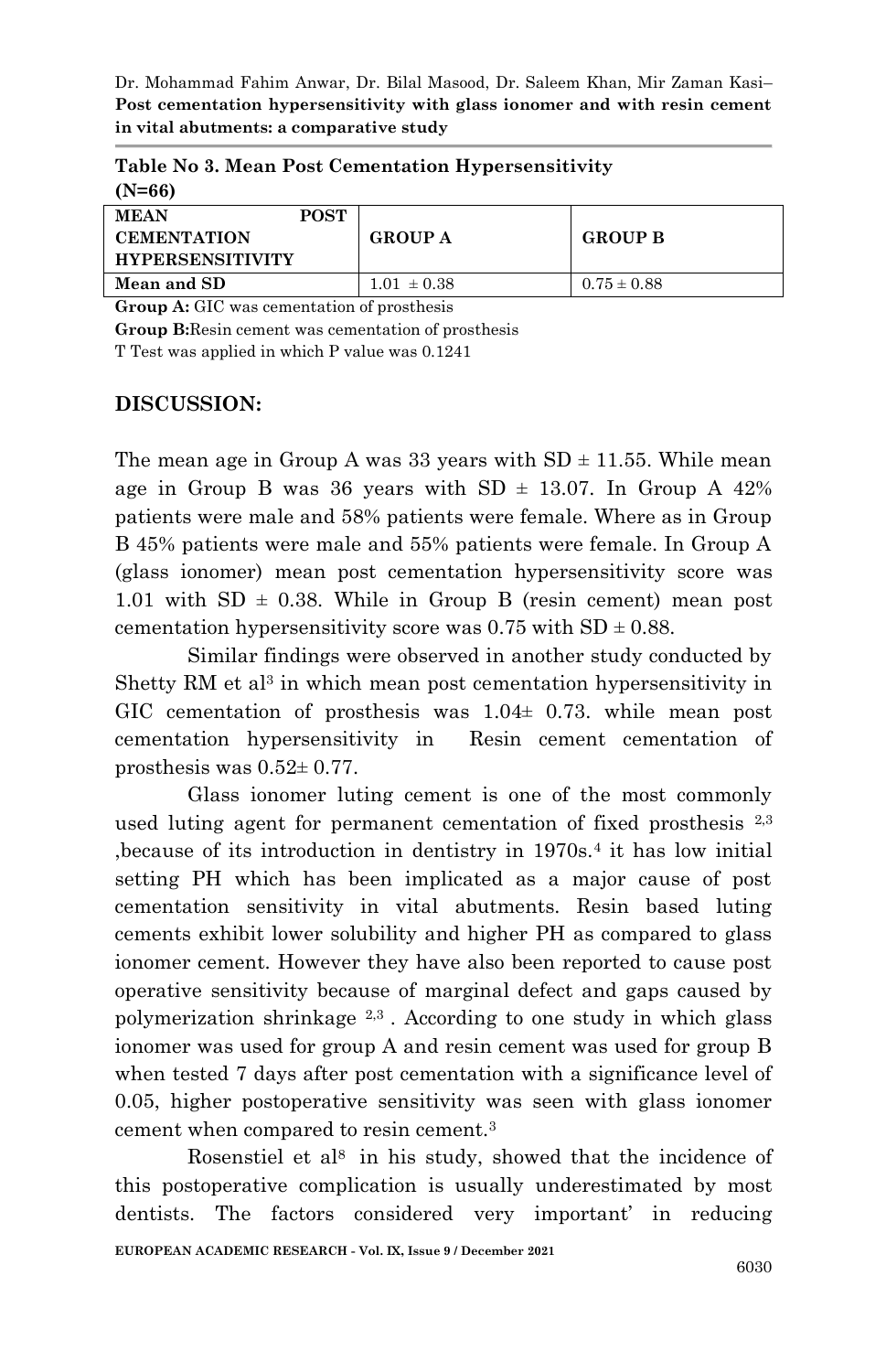sensitivity by more than 50%of the respondents to his survey study were desiccation, luting agent, occlusion, provisional and water spray. While preparing vital abutments, the dentist may carry out elective endodontic treatment for the vital abutments or may try and preserve pulp vitality. 9,10

The choice of luting agent is important, as they have been known to contribute to post cementation hypersensitivity. Brannstrom<sup>11</sup> suggested certain precautions for pre cementation procedures to reduce the risk of an inflammatory response in the pulp: (1) The provisional crown should be well fitting, covering cervical dentin but not impinging on the periodontal tissues. The definitive crown should be cemented as soon as possible. (2) The superficial smear layer should be removed and the dentinal surface should be treated with an anti bacterial solution before the provisional crown is placed. (3) To decrease dentinal permeability under the provisional crown, the dentinal surface should be covered with a liner that can be easily removed before final cementation. (4) To ensure optimal mircomechanical bonding, the dentinal surface should be thoroughly cleaned, and the dentin should be kept moist until cementation. (5) The occlusion should be carefully checked before cementation of the crown. However, post cementation hypersensitivity is still a cause for concern and GIC has been implicated in the past. Hence, the present study was conducted to evaluate, assess and compare the post cementation response with GICand a newer resin system. It was a single blind study where in the result was assessed by an evaluator blind to the nature of luting agent. Post cementation response was assessed by a subjective method on a visual analogue scale. This was done pre cementation, immediate post cementation, 24 hours and 1 week. Along with this debonding and marginal seal was also checked. No statistically significant difference inresponse was seen with both cements immediately and24 hours. However, with GIC the patients continued to show a higher response 7 days post cementation whereas with resin cement the hypersensitivity was nil in most cases after 7 days. The presence of hypersensitivity with GIC at the end of 7 days is in accordance with many of the previous studies which showed that hypersensitivity with GIC usually resolves after a few weeks.12 The better performance of resin cement used in our study is in contrast with studies by Denner N et al<sup>13</sup> in which both the resin and GI group